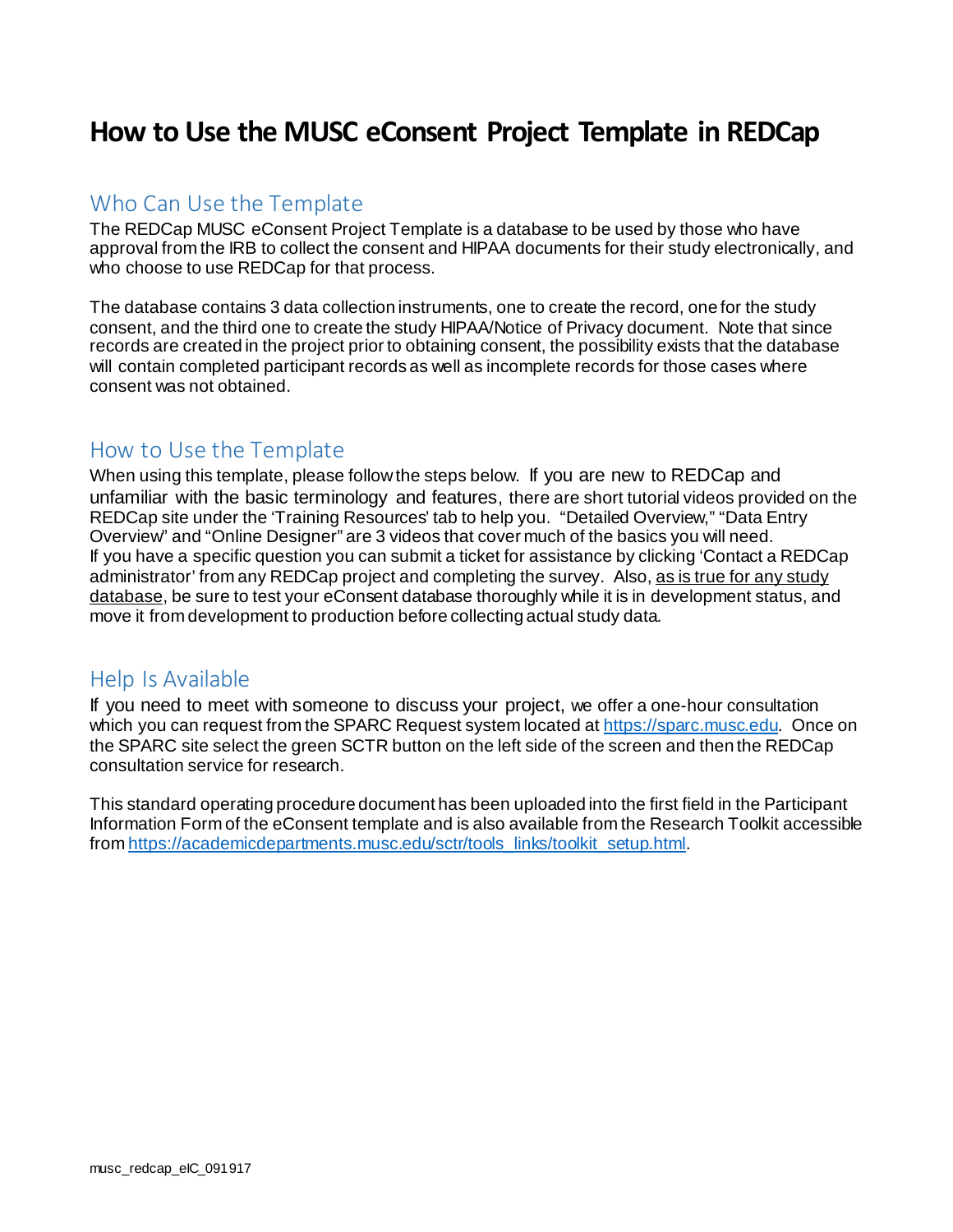# Using the MUSC eConsent Project Template

STEP 1: Create a study folder in REDCap to group your study's databases/projects

### A. **Create the study folder**

- Once on the REDCap site, click "My Projects"
- Click the "Organize" button above the project listing
- Enter the name of your study in the text field displayed
- Click "Add"
- Customize the folder and save

#### B. **Assign study projects to the folder**

- To assign an existing project to this folder
	- o From the "My Projects" page click the "Organize" button
	- o Select the study's folder from the dropdown menu (Step 2: Assign Projects to Folders)
	- o Place a check next to each project assigned to this study folder
- To assign a new project to this folder check the box provided on the "Create New Project" screen

STEP 2: Access and customize the eConsent project template for your study

#### A. **Download the eConsent project template**

- Click "New Project"
- Fill in the fields *and* assign the project to its study folder
- Select "Use a template"
- Select "MUSC eConsent Project Template" from the menu
- Click "Create Project"

#### B. **Review the pre-defined settings and set user rights**

Settings defined on the Project Setup page:

- Surveys are enabled
- Auto-numbering is enabled

Settings defined on the Online Designer page:

- The Consent and HIPAA documents have been enabled as surveys
- The Survey Queue has been set up to display the HIPAA document when 2 conditions are met: (1) the answer to the HIPAA question in the first instrument is "yes" and (2) the consent document has been submitted. The document will automatically appear once the consent is submitted.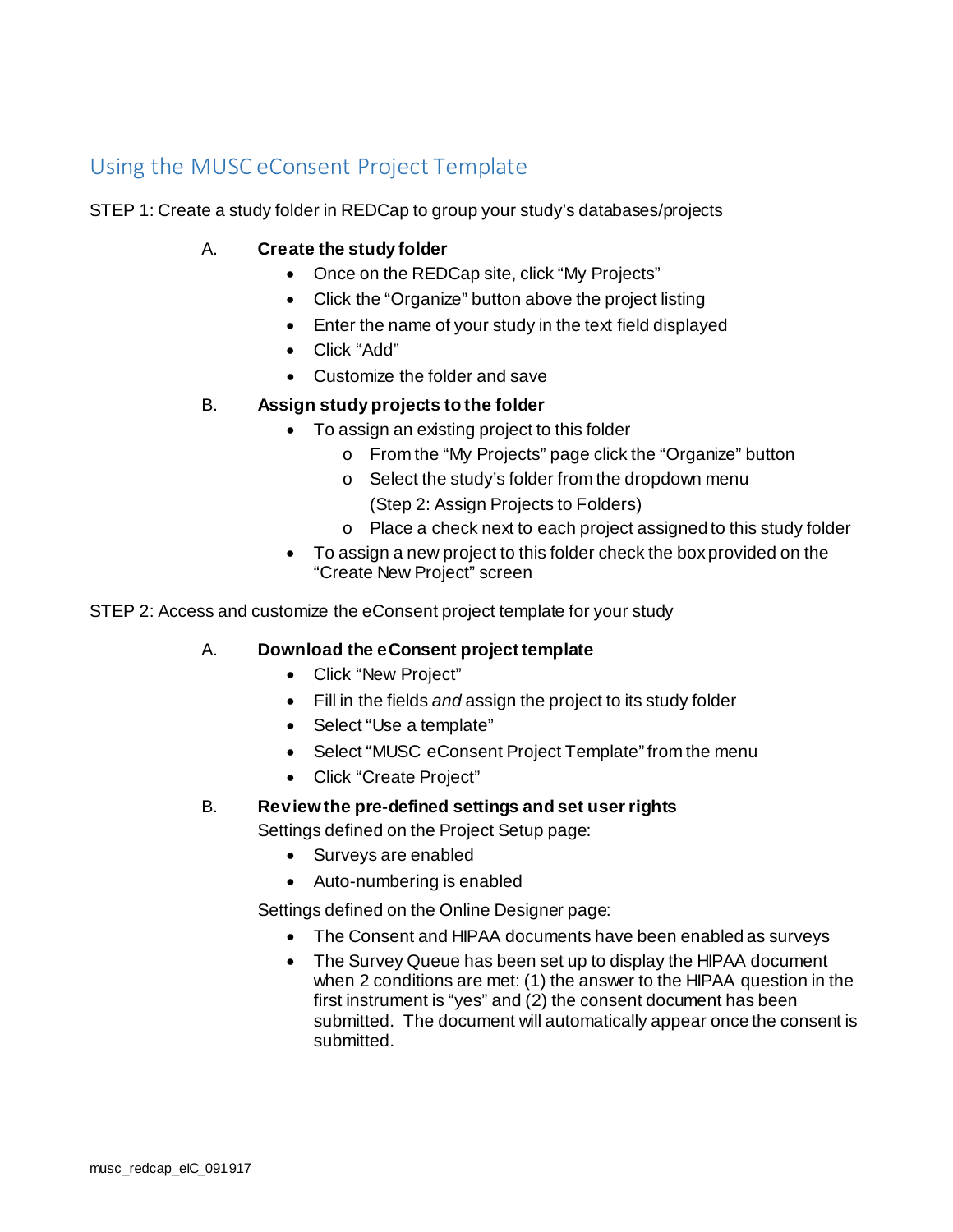### B. **Review the pre-defined settings and set user rights (***continued***)**

#### User Rights – Survey Setting

In order to complete the signature-related sections of the consent the person consenting will need to have 'Edit Survey Responses' rights so they can log into the database after the consent has been submitted and enter their data under their own netid.

To enable this feature from their user rights page:

- Check the 'Edit survey responses' box associated with the consent form
- Click 'Save Changes'

#### C. **Customize the 3 data collection instruments**

From the Project Setup page, click on "Online Designer" to customize the data collection instruments

Edit each of the 3 instruments as follows:

• For Instrument #1 - Participant Information This instrument consists of 2 required fields and contains a copy of the instructions for this project.

Customize as follows:

- o Edit the eIRB PRO# field by entering your study's PRO# as the choice for the radio button
- o Return to the list of instruments
- For Instrument #2 MUSC Consent to be a Research Subject

This instrument consists of descriptive text field placeholders for the consent document, 4 required fields to capture the first and last name, signature and signature date of the participant, 3 fields to capture the full name, signature and signature date of the person consenting and text that will appear only when the signature and date fields associated with both the person being consented and the person consenting are completed. That text states that all signatures are associated with the specific study PRO# which is piped in from the first form, and must appear prior to printing any copies of the consent.

Customize as follows:

- o Save your IRB approved stamped consent document as a JPEG
- o Make sure you have a descriptive text field in the consent instrument for each page of your document so you can upload one page per field– the template provides for 6 pages
	- $\triangleright$  If your consent has more than 6 pages, copy "consent\_p6" make sure the variable field name of the new field is "consent\_p7." Repeat the process if you require more fields.
	- $\triangleright$  If your consent has less than 6 pages, delete the excess descriptive text fields starting with "consent\_p6"
- o Upload the first page of the consent document into the first descriptive text field and select "inline image" for display type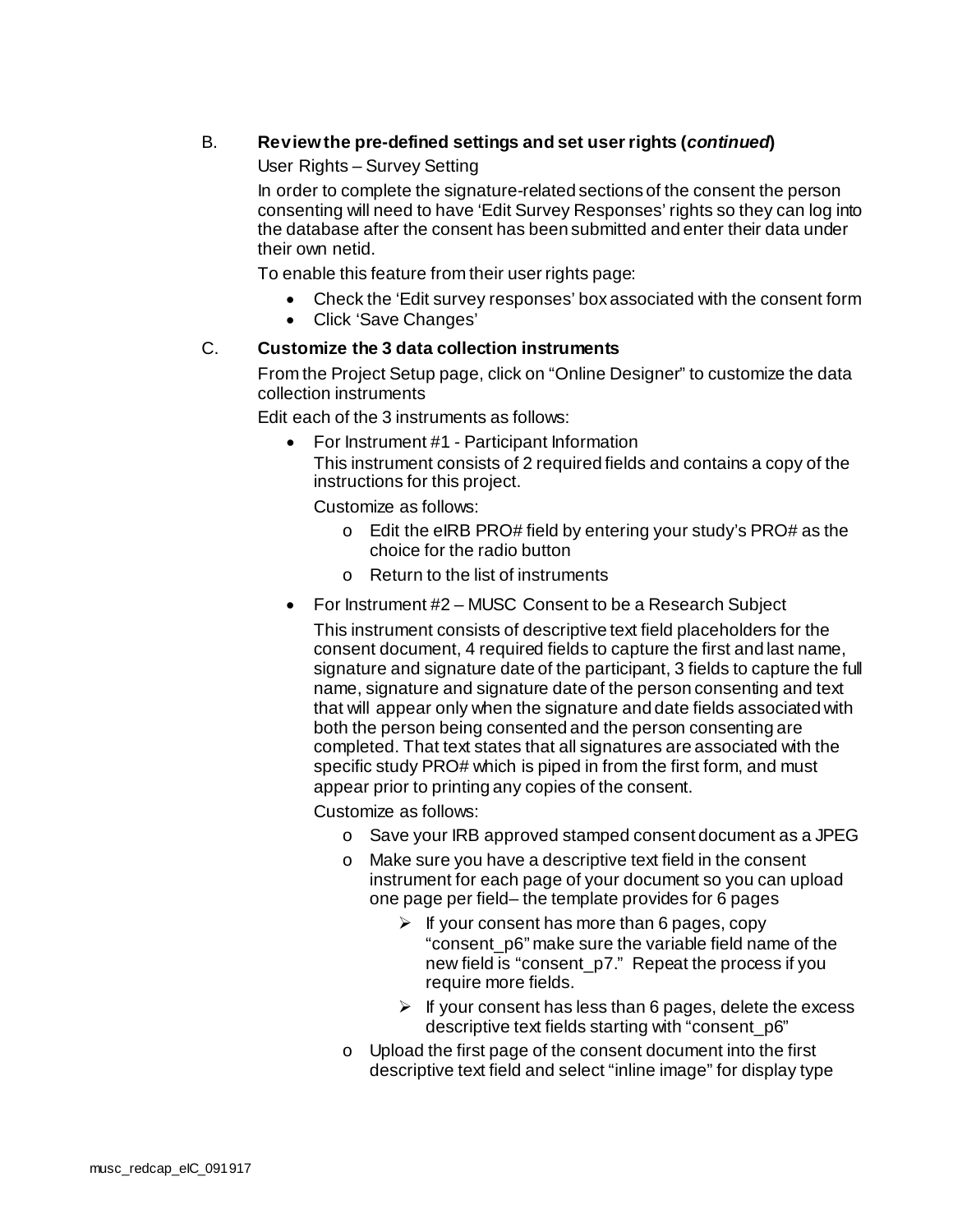## C. **Customize the 3 data collection instruments (***continued***)**

- o Repeat the process for each subsequent page
- o When the entire document has been uploaded review the form to verify that the pages are in correct sequence and each has the correct IRB approval stamp
- o Return to the list of instruments
- For Instrument #3 Authorization to Use or Disclose (Release) Health Information that Identifies You for a Research Study (HIPAA)

This instrument consists of descriptive text field placeholders for the HIPAA document including the 'Notice of Privacy Practices', 3 required fields to capture the first and last name, signature and signature date for the participant, 4 fields to capture LAR information if applicable and text that will appear only when the participant signature and date fields are completed. The text states that all signatures are associated with the specific study PRO# that is piped in from the first form. This statement must appear prior to printing any copies of the consent.

Customize as follows:

- o Save your IRB approved stamped HIPAA document as a JPEG
- o Make sure you have a descriptive text field for:
	- $\triangleright$  Each page of your HIPAA document so you can upload the document one page per field. These descriptive text fields are to appear before the signatures (3 fields are provided)
	- $\triangleright$  Each page of the "Notice of Privacy Practices" so you can upload the document one page per field. These descriptive text fields are to appear after the signatures (3 fields are provided)

(*See consent instrument instructions above to add or delete descriptive text fields*)

- o Upload the first page of the HIPAA document into the first descriptive text field and select "inline image" for display type
- o Repeat the process for each subsequent page including the "Notice of Privacy Practices"
- o When each document has been uploaded review each form to verify that the pages are in correct sequence and each has the correct IRB approval stamp
- o Delete LAR-related fields if not appropriate for your study
- $\circ$  Return to the list of instruments

STEP 3: Using your eConsent project to consent a participant – Direct Data Entry by Participant

#### A. **Create the participant record**

- Select 'Add/Edit Records'
- Click 'Add new record' button to open record home page
- Click the gray icon associated with the Participant Information form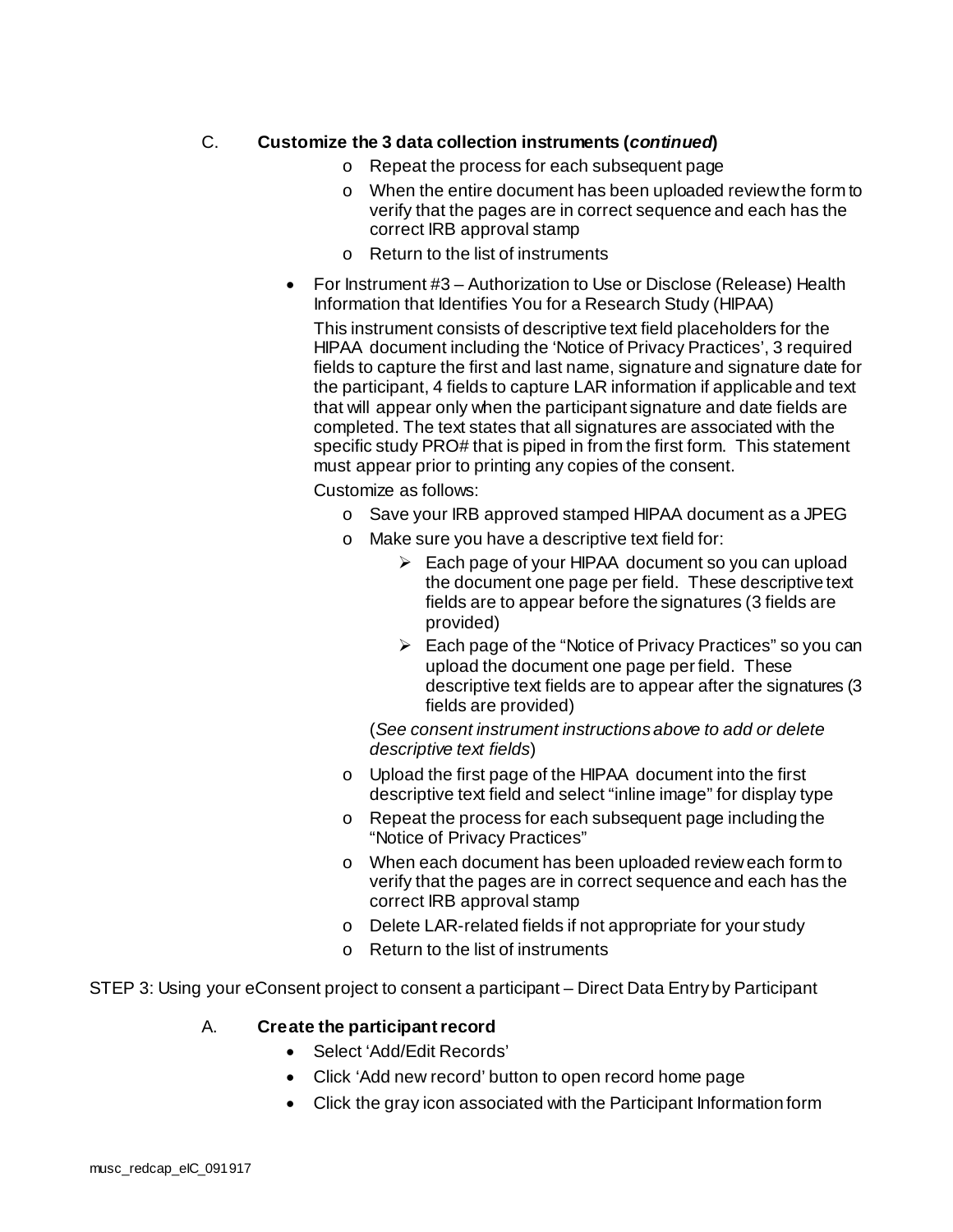• Select the Study PRO# radio button in the first *data collection* field

## A. **Create the participant record (***continued***)**

- Select response for 'Will a HIPAA document need to be signed….?'
- Select 'Complete' for form status
- Save and continue to the next form to access the consent

#### B. **Open record-specific consent form as a survey**

From the consent form of the participant record created above:

- Click on the "Survey Options" menu in the upper right corner
- Select the option to *log out of the database and open survey*
- Once the form opens as a survey in a new tab:
	- o Close the database tab
	- o Ensure that only the survey is accessible
- Review the consent document with the prospective participant
- If the prospective participant elects to be a subject for the study they will:
	- o Print their name in the text box provided
	- o Sign their name in the signature field
	- o Click "Today" for the date field
	- o 'Submit' the survey to register the consent document into the record and trigger the HIPAA form if applicable

## C. **Open record-specific HIPAA as a survey (if applicable)**

By default the HIPAA survey will open automatically

- Review the HIPAA document with the prospective participant
- If the prospective participant agrees to the terms in the HIPAA document they will:
	- o Sign their name in the signature field
	- o Click "Today" for the date field
	- o 'Submit' the survey to register the HIPAA document into the record
	- o The statement: "The above signatures are in association with study: [PRO# entered in the first form appears here]" will now appear at the bottom of the form "
	- o Close out the survey

STEP 4: Using your eConsent project to consent a participant – Entry by Person Obtaining Consent Once the consent survey and HIPAA (if applicable) have been submitted the person obtaining consent will:

#### A. **Complete the consent form**

- Log back into the eConsent project
- Select "Add/Edit Records"
- Access the current prospective participant's record home page
- Click on the consent form icon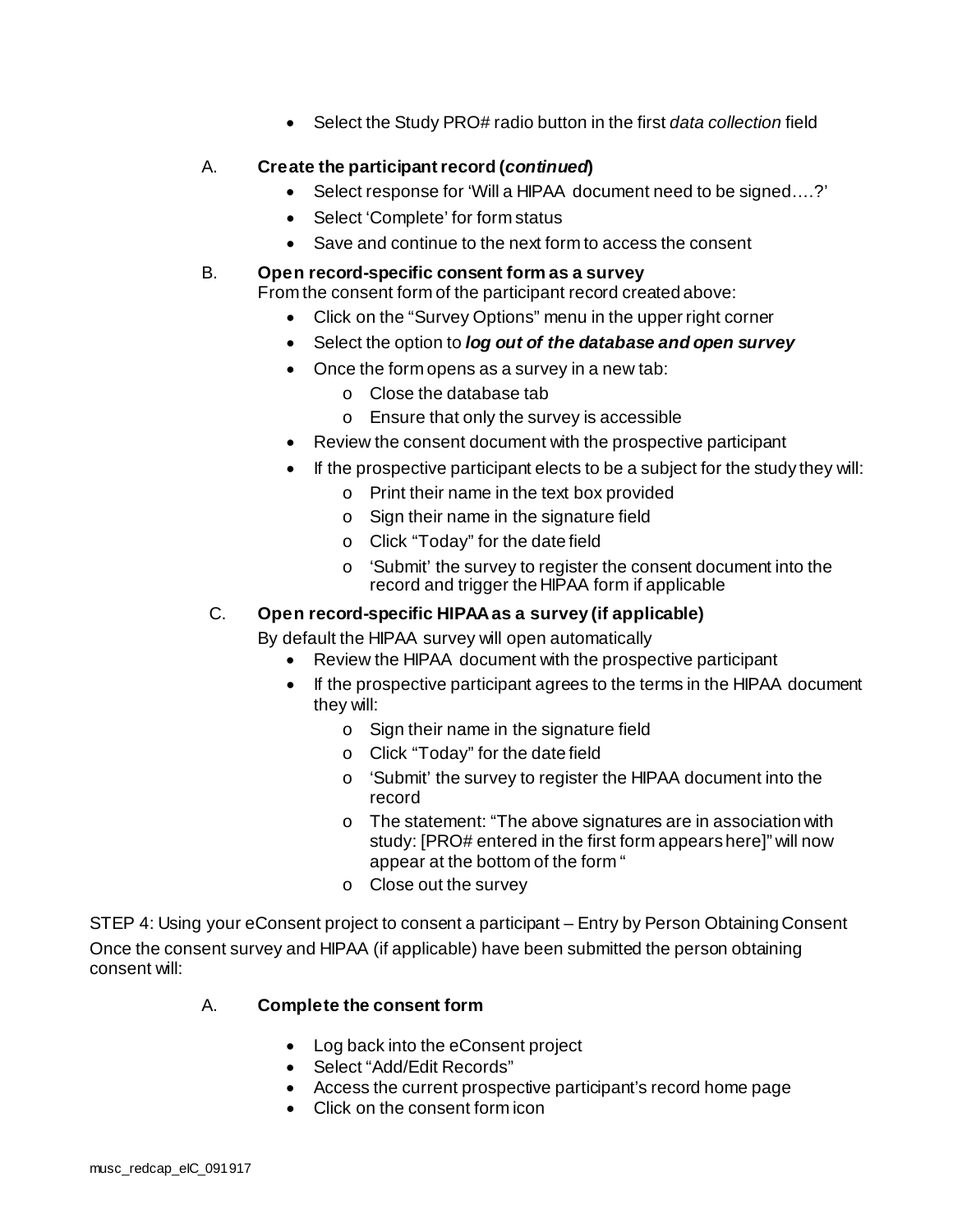• Click "Edit Survey Responses" to activate the page

#### A. **Complete the consent form (***continued***)**

- Print name in the text box provided
- Sign name in the signature field
- Click "Today" for the date field
- The statement: "The above signatures are in association with study: [PRO# entered in the first form appears here]" will now appear at the bottom of the form
- Save the record

#### B. **Print a PDF version of signed documents (OPTIONAL)**

- Return to prospective participant's record home page
- Click on "download PDF of instruments(s)" menu at top of page
- Select "this data entry form with saved data" to create the PDF
- Print the document
- Repeat process to print HIPAA for participant if needed

Note: To mimic the process of modifying data on a hardcopy that includes a line through the original data element and entering the new data with initials and a date, use the Field Comment Log when editing data elements in the eConsent project. [For information on the Field Comment Log see "Data Resolution Workflow" under the "Help & FAQ" tab in REDCap].

STEP 5: Creating an Amended eConsent REDCap Project for the study

#### A. **To mitigate the possibility of using an outdated consent, archive the obsolete database**

• Storing the data with other study documents (Optional)

If you choose to store the data from the obsolete consent database with other study data, you can export the report created in the project template and download a PDF of all records. These steps must be carried out prior to archiving.

- To archive:
	- o From the 'Project Home' page of the existing eConsent project, select the 'Other Functionality' tab
	- o Click 'Archive the Project' to remove it from the 'My Projects' list and take it offline
	- o Click 'Archive the Project' on the popup screen

#### B. **Create a new eConsent REDCap project**

• Follow the process outlined above in STEP 2 to create an eConsent project and assign to the study folder